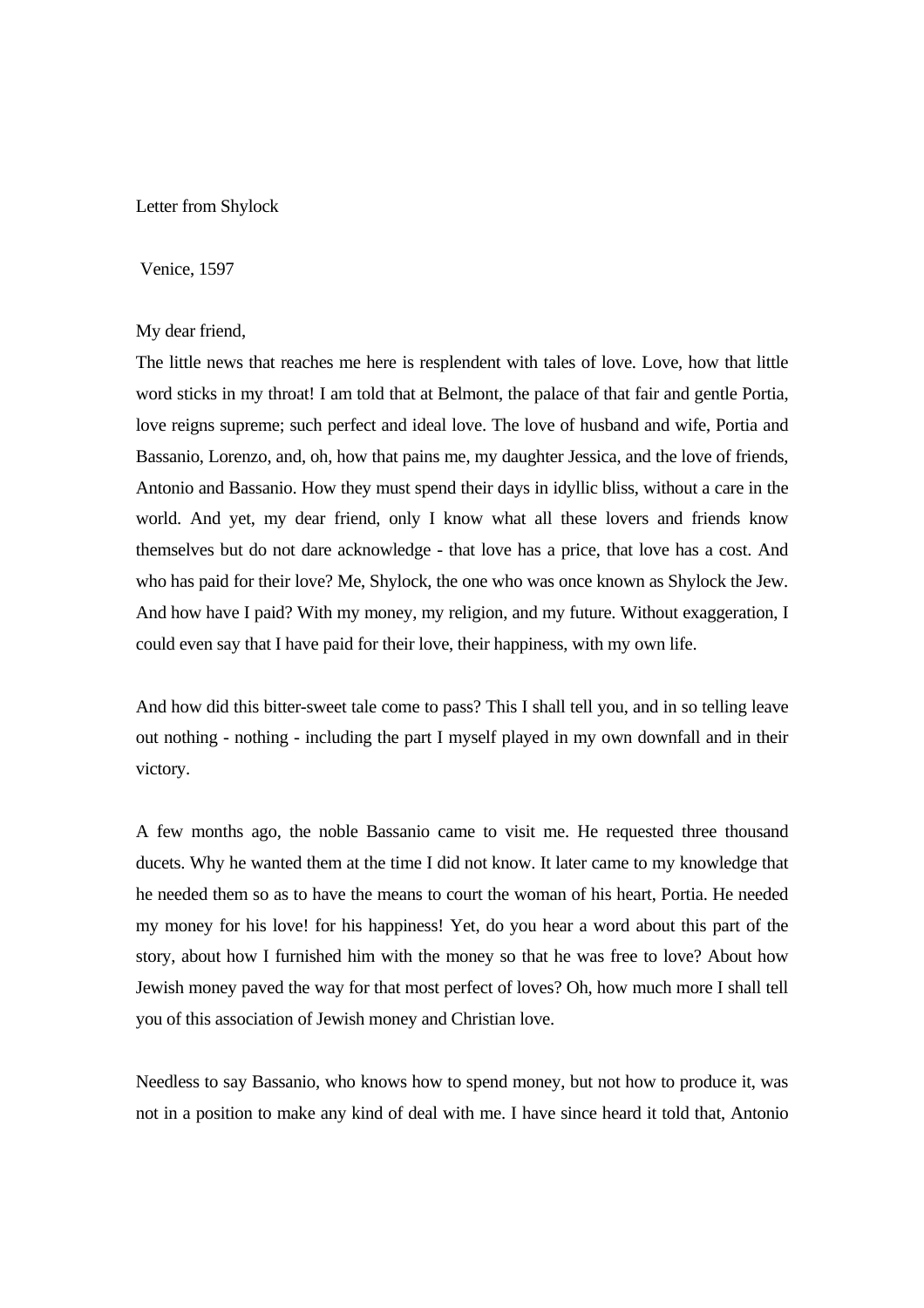the merchant, of whom I shall tell you a great deal more, had already given him - given, do you note, not lent, but given, and given out of friendship, out of love! - had given Bassanio a great deal of money so that he could invest in ventures. Apparently, he had asked Antonio to give him more, but Antonio was unable to.

But, and here lies the first of many infamies, do you know what justification Bassanio, this paragon of virtue, gave to Antonio in requesting yet more of his friend's money? I shall tell you. He pleaded his request by arguing that since Portia had been bequeathed a great fortune, and since whoever won her would gain control of that wealth, both the later gift and the earlier one would be repaid a hundred fold. So much for the purity of love. These Christians, these merchants, they treat the affairs of the heart as if it were a business deal. Yet, it is the Jew that bears the weight of that assumption!

Be that as it may, Antonio was not in a position to give his friend the funds he needed so as to satisfy his heart's desire. His money was idle, tied up in goods sitting on ships in the middle of the ocean. The two were left, despite themselves, to come to me. To ask *me* for the money, to ask *me* to furnish the cost of Bassanio's love.

When they came to see me, Bassanio did not mention even a word in my presence about his love, nor about the potential return that such love was to furnish. I suppose that they thought that love was an alien notion to me. What little they know! I know only too well about love, but I keep it in its place. Unlike those noble compatriots, Bassanio and Antonio, who speak of love in the same breath as profit, I keep the two firmly separated. Love is for the heart, money for the pocket.

Bassanio, perhaps because of the intensity of his feelings, his need to stand a chance to win his hearts' prize, was pleasant enough toward me in asking me to lend him the sum. True, I heard in his voice his hatred with which he treats a Jew, but, what's the news in that! As I have said, I do not lend out of love, but out of calculation. But my calculating mind knew that his coffers were empty. On his own, I would have refused him without a second thought. But, and such a small word for such a great consequence, he then assured me that Antonio would stand surety.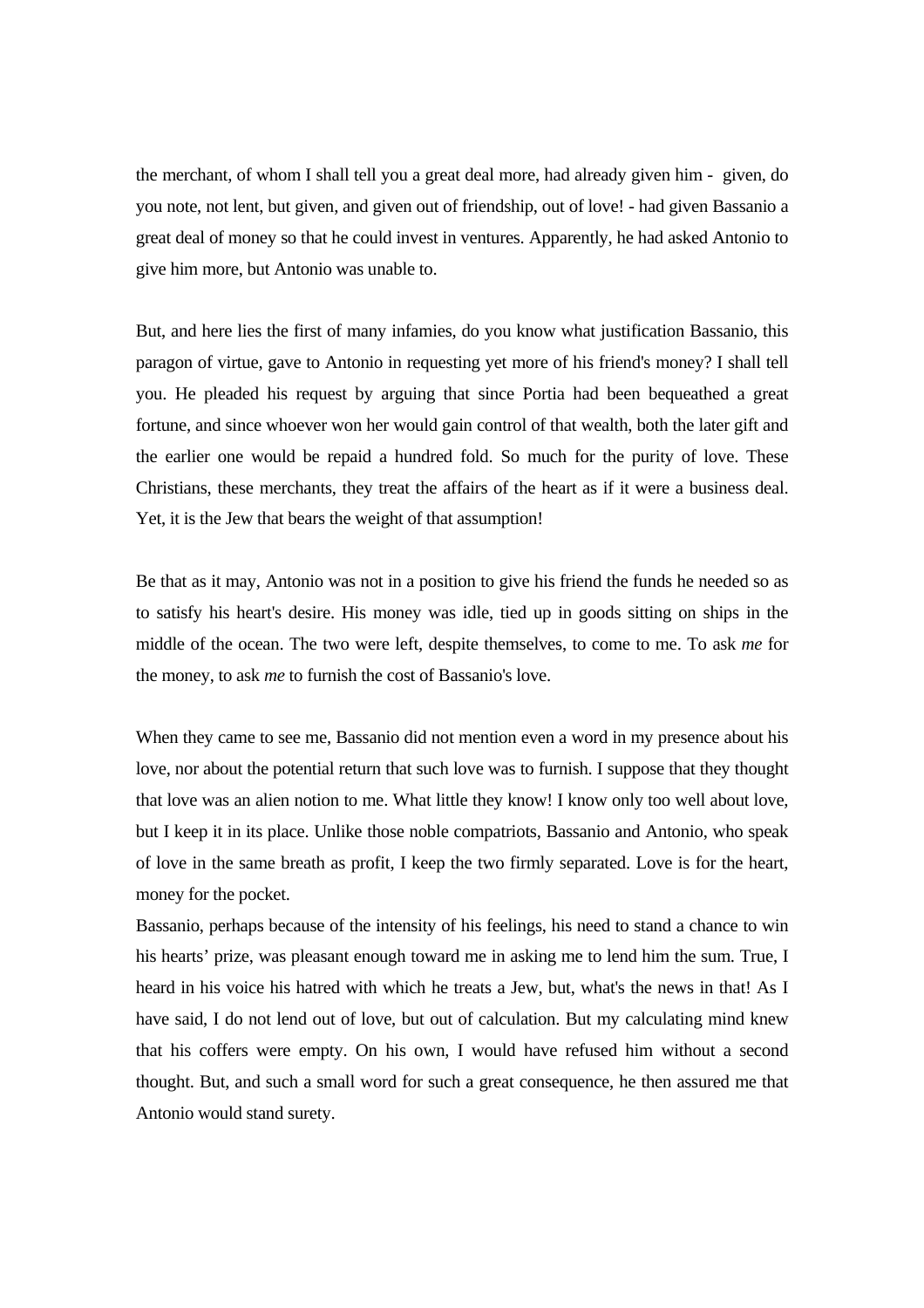Antonio, Antonio. Oh, how long I had waited to catch him on the hip. He was not like the other Christians that I have dealt with, either as friend or client. He hated me, but he hated me in a novel and original way. He is unlike those Christians who hated me for their usual reasons, killing their Lord, and for refusing the truth of the "one true religion", etc., etc.. That is their only reason for despising me, even while they knew that I was necessary for them.

I was necessary to give them money to live, since in the way they lived, they could make none of their own; they used money to consume - no more, no less. Apparently, it goes against their Church for them to make money make money. Even in their hatred of me and my people, we remained a part of their lives and their world. But, not so to Antonio and his new breed of merchants.

Antonio and his kind believe that they have found a way around their Church's prohibitions. Instead of money making money through interest, money makes money for them through profit. A fine distinction! Tell me my dear friend, what is the difference between buying cheap and selling dear and charging interest on money lent? Is it not true that in both ways the recipient gives back more to the provider than the provider has laid out? Ah, you might say, but the man who provides the goods still needs us Jews to give those that buy the money to purchase what is supplied them in this way. That is not the case. And why is that not the case? I shall tell you.

The merchant faces those that come into contact with him in two ways - as a buyer and as a seller. First, he buys what they have made with his own money; then he takes those goods and exchanges them with others that a another merchant has acquired in the same way, and this part is so clever that I do not know why a Jew did not think of it - he sells those goods back to the same people who made them originally, but this time for a far greater price. In this way, money constantly reproduces itself through the work of people who make things themselves, but who then buy those things back as if they did not make them or had ever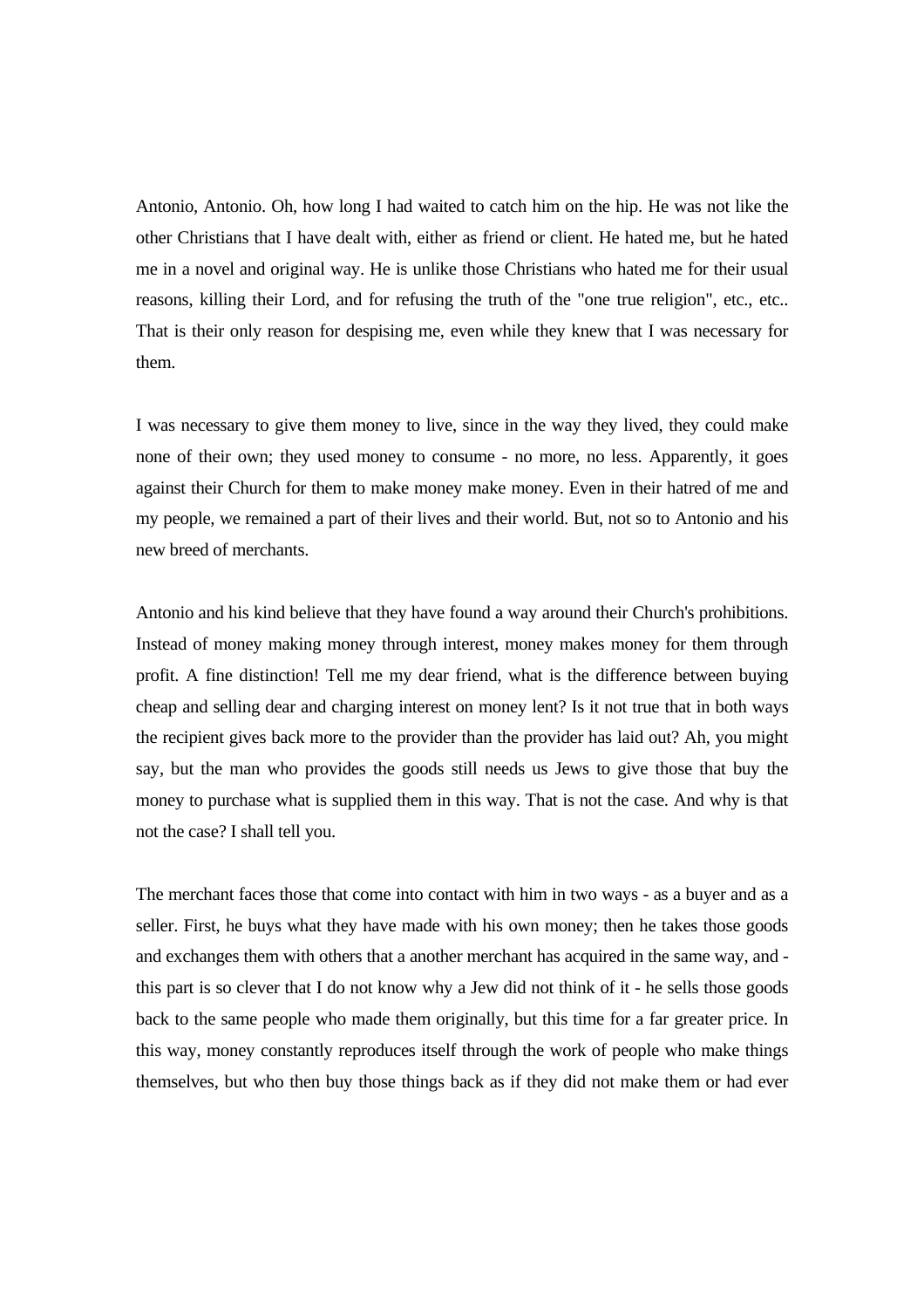seen them before. The trick of the merchant is to keep the people blind in this way, so that they can take the difference between the price at which they buy and that for which they sell.

You can see, my dear friend, why, for them, there is no place for the Jew. Our money, even when lent out for interest, merely remains as money and comes back to us as money. Unlike these Christian merchants, money does not suddenly turn into something else that pretends it is not money. Antonio calls our money, our Jewish money, "barren". How can it be barren if it breeds in the way of more money?

For all his talk of refusing to be "neither a lender or borrower", he came to me for a loan. A loan, not for business you understand, but for love! How fragile is *his* new practice! He talks of money "breeding", but how successful is the intercourse when his money, or as he calls it, "his goods" sit nowhere other than in the bright blue sea, at the mercy of the heavens and of the pirates? No, he still needs us Jews and our money. Or so I thought....

Yes, he needs our money, but all of it....and now. His new way of making wealth depends on all the people buying and selling. Because all people do not do this, he is limited. He also runs the risk that all his money could disappear in one rough night on one rough ocean. If only I would have understood his merchant's situation. I would have acted so differently.

In the end Antonio robbed me. He and his like robbed me of all my money. If they had come like thieves in the night and taken it, at least that would have been open and, dare I say, honest. But such an action they would see as unchristian. Instead, the stole it with deceit; they stole it in the name of love - they stole it in the name of their Lord; and I was a party to it.

When I saw Antonio come into my house ready to make an agreement, my heart leapt. "Now I have him", I thought, and I did. But, oh, how I missed my chance; how stupid I was. If only I had acted as a Jew! Instead I acted as a Christian; can I now complain that I was judged like a Christian?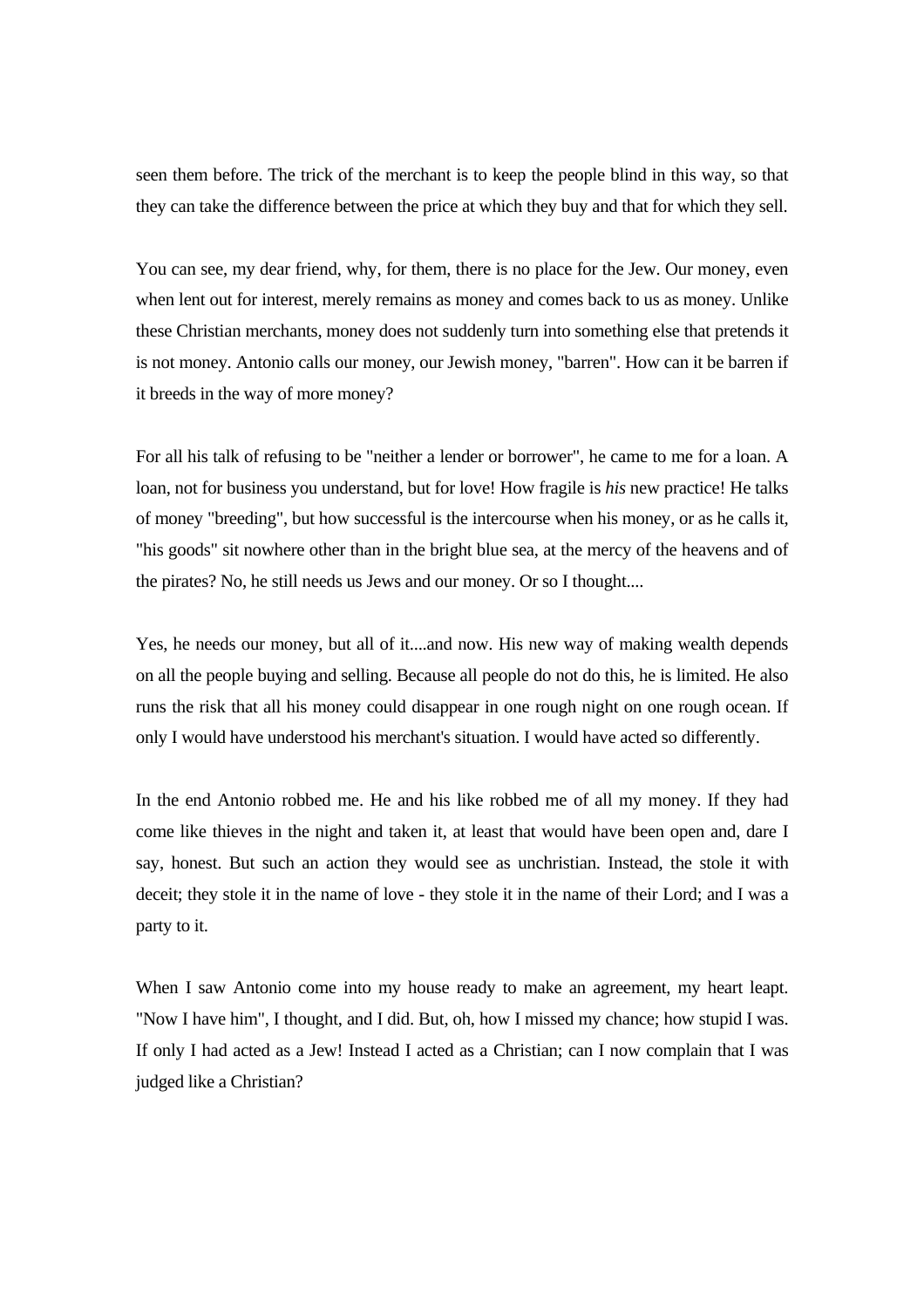As you know, I lend money free of favour. What do I care about the person who stands in front of me; what do I care if he is Jew, Christian or Moor, whether he be left-handed or right-handed. All I care is that the person is good; and by "good", all I mean is that he is good for the debt. I sit as with an equal and discuss the agreement, and sign, seal and deliver it within the bond. If the debt cannot or will not be met when it is due, then I go to court, appeal to the law and expect, nay, demand, that the law treat me as I have treated it, with respect and with justice. That, as you more than other know, my dear friend, is the Jew's greatest and most magnificent achievement - the creation of the law, and the subservience of all in the face of it. Where, I ask you, would the world be, without this greatest of miracles?

If I had acted under the law in my dealings with Antonio, what a different story could now be told. Knowing that his ventures were at the mercy of the gravest of risks, and knowing the desperation of his love for Bassanio, I could have charged whatever interest I wanted with such a forfeit that, had his ships been a day late, he would have been ruined, and it would have been my satisfaction to see that day.

But, oh, what a fool I was. In front of me I saw, not a man like all others, not a man of more or of less means, but Antonio - a Christian and a merchant who had made enemies of me and my and my people. My passion obstructed my vision and my thought.

I could not see that in baiting him, it was he who set the trap and that I walked into it as I said, blindly but with my eyes wide open. These Christians, what do they know of setting prices and charging interest justly, according to the law, free of personal involvement. No, they sneer at interest (as if it were different from profit!) and, so he tells me, they give money in the spirit of friendship and love. Indeed, in their new merchant's corporations they set their prices in agreement one with the other and measure it not by justice in the face of the law, but by love in the face of their Lord. Oh, how this elite and the rabble act in the same way.

That was the next step in my own undoing. I, Shylock the Jew, blasphemed against our own law, and acted as a Christian. In place of the justice inherent in our law, I was willing to use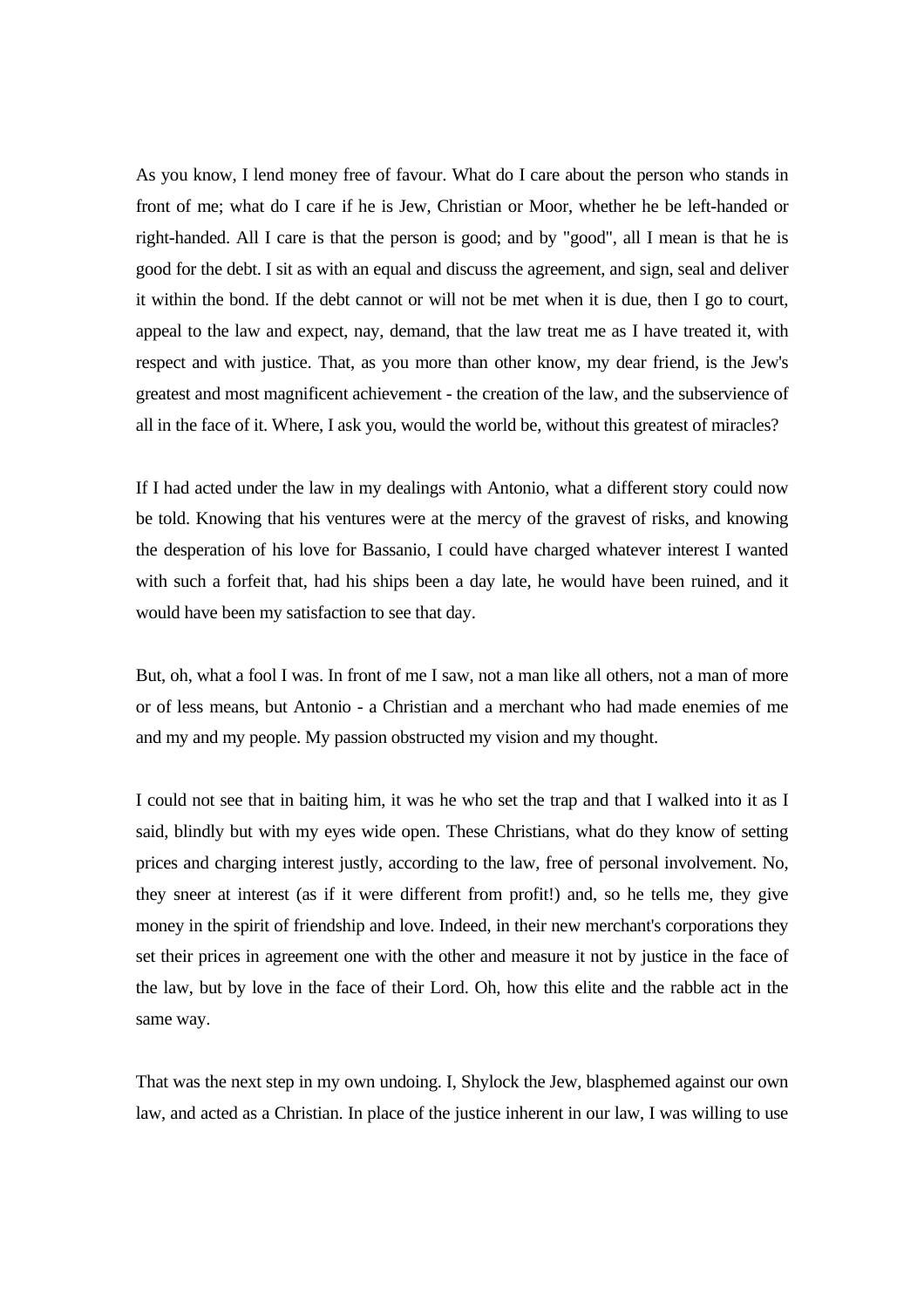the cover of the law to wreak vengeance, but under the thin veneer of kindness, friendship and love. It was only later that I realised just how strong was the relation of Christian love to Christian vengeance.

I told Antonio that I would deal in kindness with him, contrary to my legal and just habits. And, in this so unjewish way of dealing, I thought I would be better at being a Christian than Antonio! What a mistake I made.

I told him that in the spirit of friendship I would forsake all interest and, should the debt not be met, merely ask for a pound of his flesh. Of course, I knew that this would mean his death; what I did not realise was that I was staking my life as well.

The day of the forfeit finally arrived. In the meantime, my daughter Jessica eloped with a Christian and took on his religion. This event compounded my desire for vengeance to that which I felt toward that Christian-merchant Antonio.

I went into court that day with vengeance in my heart, but, of course, to me and to the court I pleaded that vengeance in the name of justice. After all, I argued, the date for repayment had arrived, the money could not be returned to me, so, as the law demands, I must be allowed to take my pound of flesh from him as was written in the bond to which Antonio agreed and signed as a freeman.

The judges, those trained in the law, and only the law, despite some whining for clemency, had no alternative but to agree that I was in the right. All victory was to be mine. It is then that Portia arrived on the scene; asked by the court to arbitrate. Why could not they themselves decide? Surely, the law is the law?

Oh, how Christian love appears! Did she come into court dressed as that which she was love and virtue? No, she came in (as did I) as a charade; she came disguised as a lawyer. What chance did law and justice, those noblest of Jewish values, stand in the face of her Christian values of love and revenge?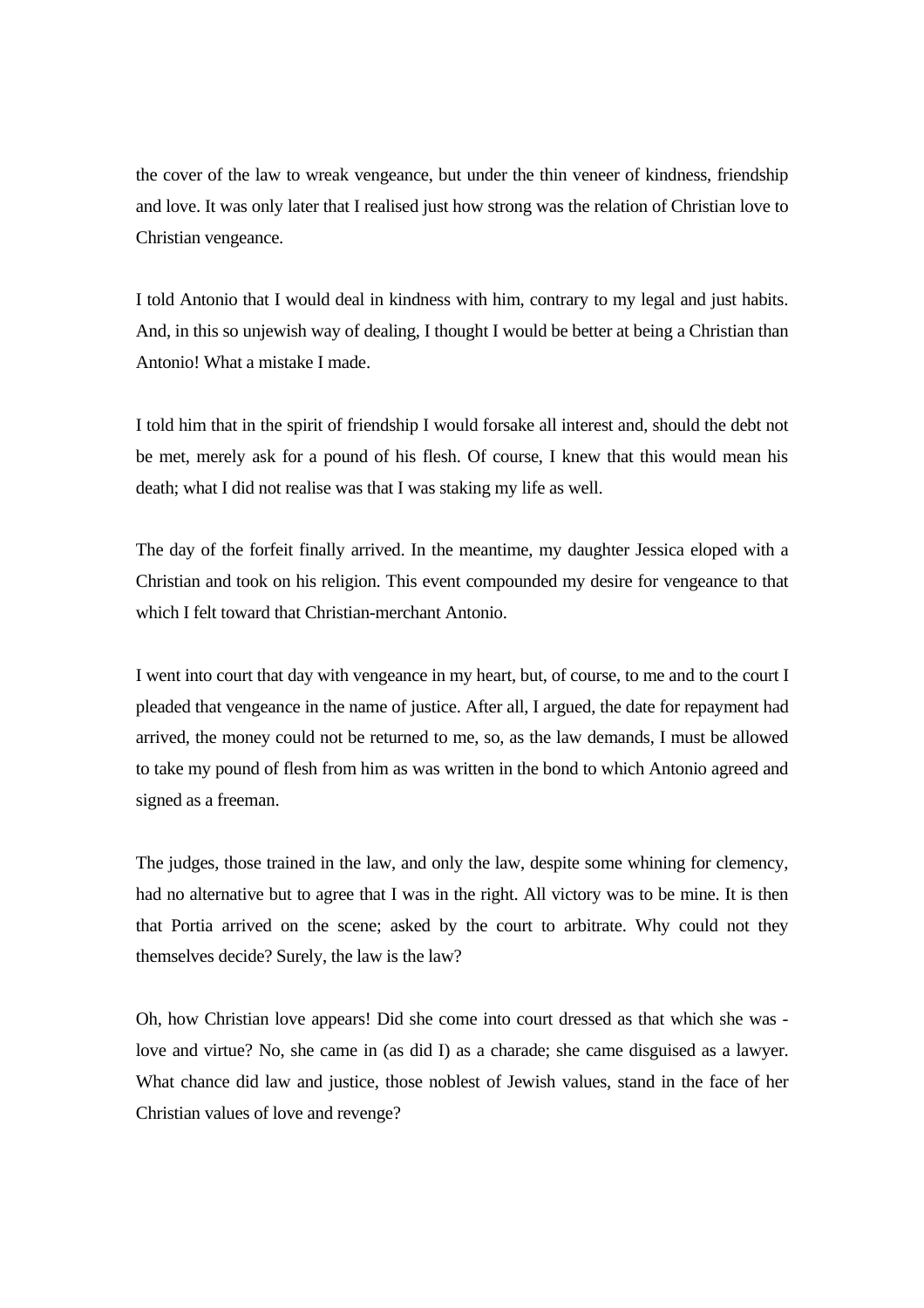Oh, what pretence of justice she made! I should have seen what was about to be visited on me. In the guise of Justice she asked, not Justice's question, who was defendant and who was plaintiff? Instead, she asked who was merchant and who was Jew? As if she did not know the answer! She continued her masquerade as the blindness of law when she pretended not to see the difference between me in my gabardine and the merchant in his finery.

Still masked, in this court of law, she then, with eloquent words, pleaded with me in the name of mercy and charity. Oh, those vile Christian virtues through which their love of man is met. What have I, a man of the law, to do with love or mercy? What does a Jew know of love. I do not love my fellow man, I have too much respect for humanity to love a man. I treat a man with respect, as my equal, no matter who he is. Because of my lack of love, a lack I am proud of, can I, a Jew, show mercy? Nay, to show that noble, Christian virtue, you need to be above another, to patronise him with your pity. If I am above a Christian, it is in the name of justice. I demand justice, I expect to be judged according to it, not according to love.

But, if the truth be known, what justice could I demand? Had I not given up my right to justice when I bargained with Antonio in the name of friendship, but with a heart of vengeance? Had I not made a mockery of law when I attempted to force into it what does not belong there? Can I complain that I was treated in the same way?

How quickly, Christian mercy turns to vengeance, yet all in the name of love! At my refusal to show "love for my fellow man", how speedily, love turned to hate. How fast I was to suffer the violence of love spurned.

Using legal arguments full of spite and malice, Portia, that gentle lady, spat out her decision. I may take my flesh, but not a drop of his blood must be spilled. The flesh was mine, the blood was his - as if the two could be separated. One of us had to yield, and, in the face of this court of love and vengeance, it was to be me. And so the precedent was set.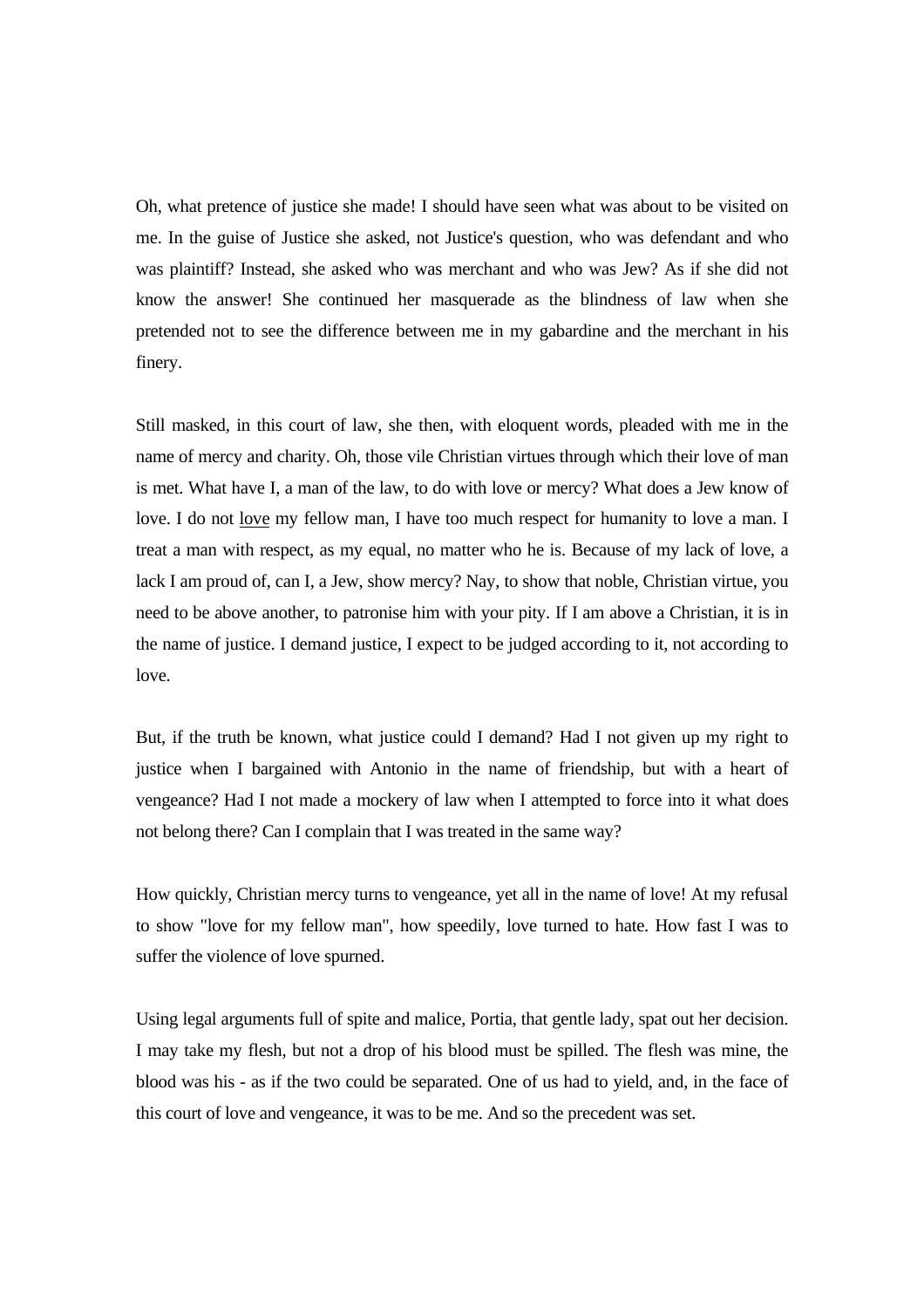Not content with permitting her to make judgement, they then left it to Portia to speak of punishment. And what punishment. Not the punishment of law and of justice, such notions had flown out of the room, chased by the spirit of love! It was the punishment of love: all I had was to be its own. One half was to the state, to Venice, the other half to Antonio. I had been robbed in Portia's court of all I possessed.

Once dispossessed in this manner, what use did they have for a Jew? To show the measure of my new worth, they told me who I really was and who they really were. I was told that I was an alien who had threatened the life of a citizen, and must pay accordingly. An alien! All my life I had lived in Venice, entering into contacts, paying taxes, yet, I was called an alien. But was I an alien of the state, or was I an alien of a community of love? Or had one become the other? Love and vengeance had overcome law and justice, and, dressed in its mantle, continued to act. but with such a different heart.

In this name of love, so unlike that of justice which stands between the wrongdoer and the wronged to temper the feelings of vengeance, in love's own name, the one wronged, Antonio, was to extend further humiliation. In his blend of Christian love and merchant avarice he made me the trustee of my own money. For whom was I to hold this money so it earnt all the more, but without its true owner becoming visible? I was to hold it for my Christian daughter and her Christian husband until my death. If for no other reason, how I desire to live forever!

Finally, Antonio confronted me as the victor faces the vanquished. I lay before him and waited. He could take my life if he so desired. After all, what is a Jew to him after his money and his law has been stolen. And took my life he did; but in a oh, so gentle, Christian way! Speaking out of mercy he killed me by bading me become Christian. By this simple act of death and resurrection, was I no longer to be a Jewish alien in a Christian world?

I could stand no more and left that room of deceit, trickery and hypocrisy.